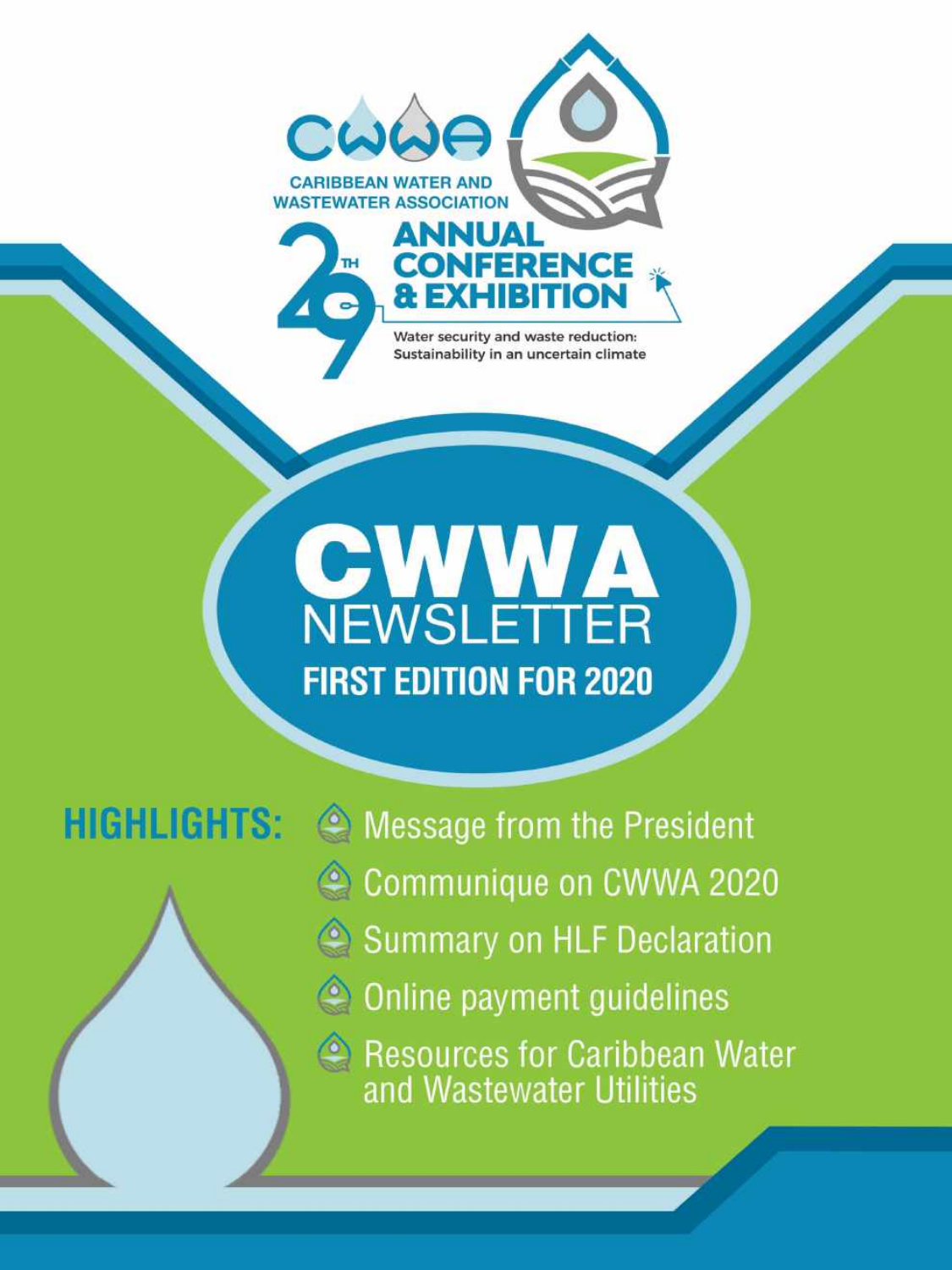### **MESSAGE FROM THE PRESIDENT OF CWWA**



*Mark Barnett*

Colleagues, Partners and Stakeholders, I greet you at a time when our world is reeling from the effects of the Coronavirus (COVID-19) pandemic, which as you know has not only affected the Caribbean, but also the world at large. The Caribbean Water and Wastewater Association (CWWA) comprises many members who are considered essential staff in the water, wastewater, solid waste and even health sectors. Therefore, I would like to take this opportunity to salute you for your unwavering dedication towards the maintenance of these sectors and ensuring the safety of our communities through your job.

In this edition of our newsletter, you will get a glimpse into some of the knowledge sharing and exciting highlights of CWWA 2019, as well as some of the other activities our membership and partners have been engaged in. We've also incorporated some timely and useful information regarding COVID-19 in your respective sectors.

Since being appointed to the helm of the CWWA in 2018, I have had the great pleasure of spearheading the launch and execution of CWWA 2019, which was the 28th edition of our Annual Conference and Exhibition. The experience has been nothing short of remarkable and I wish to place on record my gratitude to the outgoing CWWA Executive Council and Secretariat, exhibitors and sponsors, even as I welcome both new and returning members of the 2019/2020 Council. (I know that you may have questions relating to our 2020 Conference. Our Executive Director addresses your concerns herein.)

Without the support of the above mentioned, achieving what is set out in the mission statement of the Association is virtually impossible. The mandate of the organization however, does not come to a halt with the culmination of the conference.

During the period October 2019 to date, CWWA would have participated in the CARIMET Forum, completed its 2020-2022 Strategic Plan, boosted its social media presence with the launching of a Twitter account and activated its online payment system for membership dues, among many other things, all of which you can read about here.

I encourage you to stay tuned to our website: www.cwwa.net and our social media pages to keep up to date with our preparations and future plans for the water, wastewater and solid waste sectors.

**Mark Barnett President CWWA**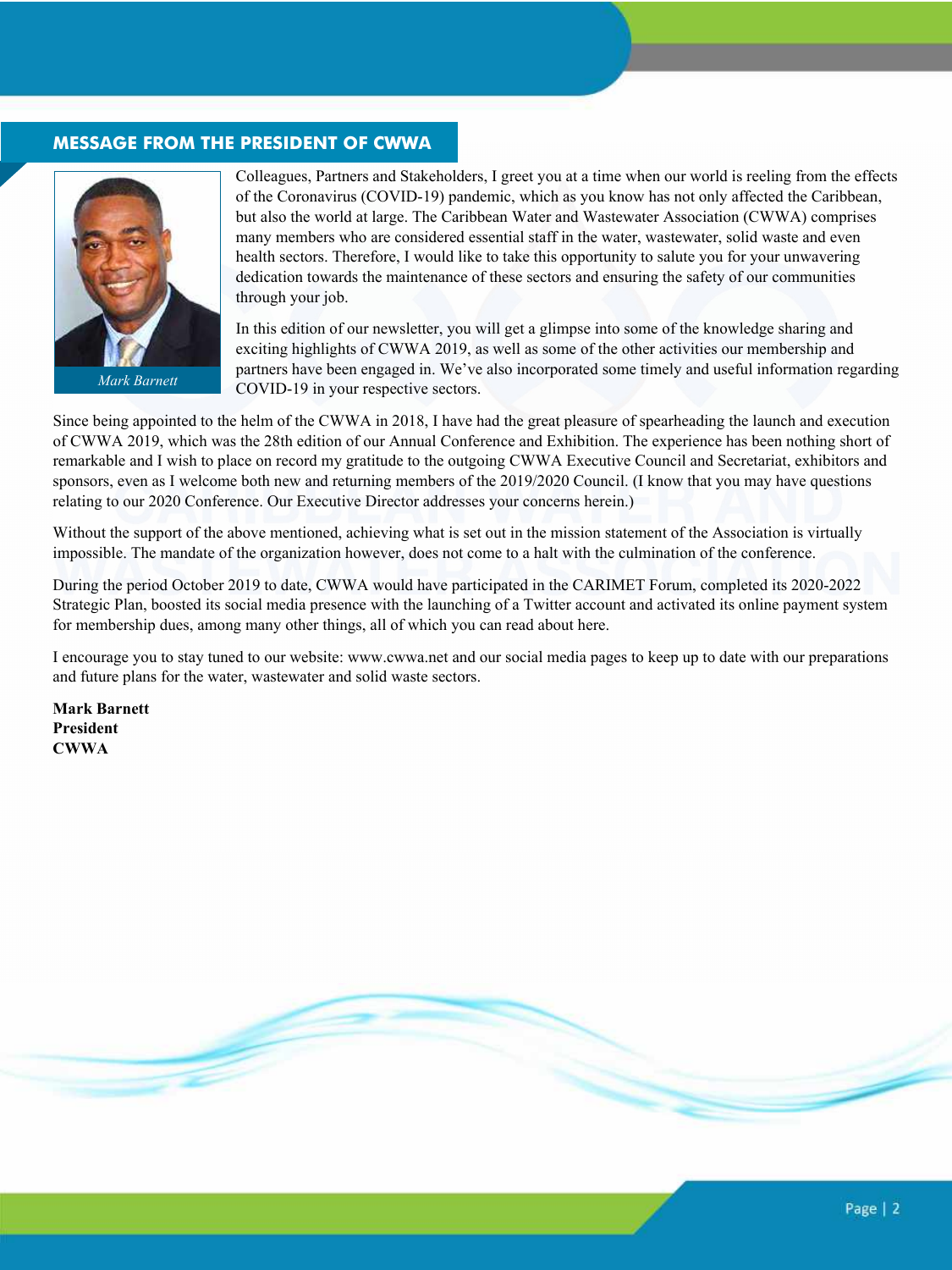#### **EXECUTIVE DIRECTOR'S MESSAGE ON CWWA CONFERENCE 2020**



*Wayne Williams* 

Dear CWWA Membership and Stakeholders,

Recently, we announced one of the biggest decisions the CWWA has ever had to make in its 29 years of existence to you; our members, partners, stakeholders and supporters.

We are all aware of the multitude of changes COVID-19 has forced upon us, understandably for the safety of us all, and therefore this decision was almost inevitable.

So, to address your number one question - will CWWA have a conference in 2020?" The answer is YES! Not only will we have a conference, *we will have an exhibition*, BOTH of which will be virtual!

In 2019, as part of forward thinking, the CWWA already has in its possession the tools that will allow it to ably execute the hosting of the Technical Sessions and Seminars, the Workshops, Plenary and

even the two (2) High Level Fora for Water and Waste respectively utilizing a digital platform currently being used successfully elsewhere.

To you our sponsors and exhibitors, the CWWA says "Fear not!" whilst there may be some drawbacks to not meeting face to face Caribbean style, there are many business advantages of the virtual platform. Many of our companies have already experienced virtual conferencing and are excited to be a part of the CWWA's virtual experience. This includes a welcome opportunity to present videos, have live feeds, an entire interactive product and warehouse demonstration; all without leaving their place of business. Virtual tours of factories, pumps and equipment in action in the field are now available more than ever. There are so many benefits to the digital experience that it will be retained as part of a hybrid plan in future conferences and exhibitions!

So, register now! The opportunity is still ripe to become a sponsor and/or an exhibitor. All the packages can be found on our website at www.cwwa.net. There are also opportunities for groups of over ten (10) persons to join and take advantage of our previous "early bird" rate. The technical presentation schedule will be posted in the near future. The 25+ presentations cover the water, wastewater and solid waste sectors in the region. We look forward to active engagements with you in the most remote and convenient way we've ever imagined. See you there!

Sincerely,

 $W \times \cdots$ 

**Wayne O. Williams Executive Director CWWA** 

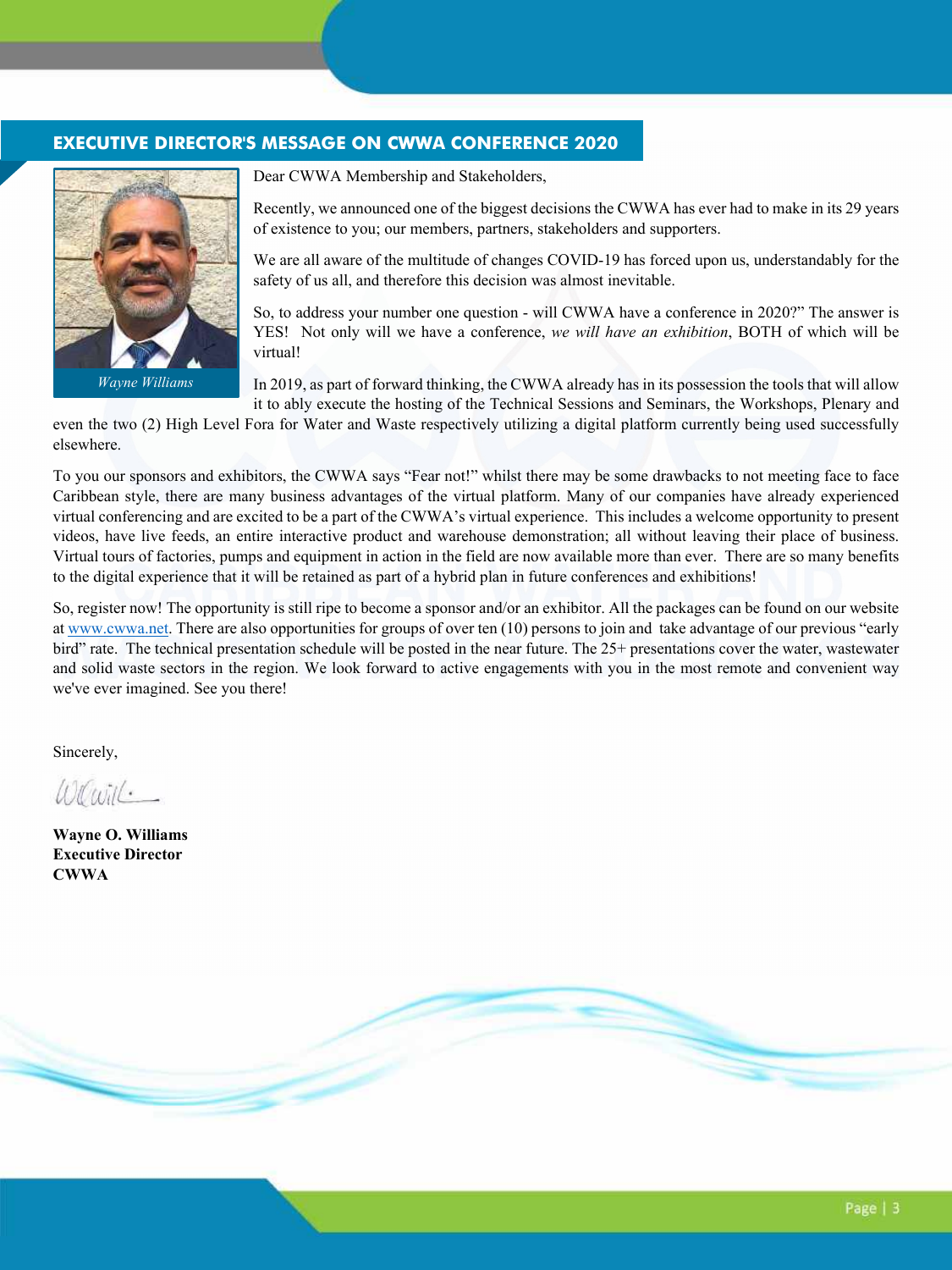### **CWWA'S PARTICIPATION IN WEBINARS**

he CWWA collaborated with a number of organisations to host and participate in webinars, aimed at forging conversations on how utilities can The CWWA collaborated with a number of organisations to host and participate in webin<br>aimed at forging conversations on how utilit<br>continue to thrive amidst the COVID-19 pandemic.

One such webinar was the *'Online dialogue on the Impact of COVID-19 on Caribbean Water Utilities'*, which the Caribbean Development Bank team hosted on May 12, 2020 via Microsoft Teams.

In a detailed summary of the presentations and discussions compiled by the CBD, Mr. Ignatius Jean, Executive Director, Caribbean Water and Sewerage Association Inc. (CAWASA) who chaired the meeting and introduced the panel, applauded the Governments and utilities in suspending disconnection, and facilitating reconnection of delinquent accounts. He noted that the cost of this policy would however be borne by the utilities which, also faced with severe drought conditions, while working to ensure that customers have safe and reliable water. He also lauded the Region for being able to contain the virus. Mr. Jean acknowledged the work of the Caribbean Development Bank (CDB) for supporting the Regional Strategic Action Plan for building climate resilience in the water sector.

Meanwhile, Mr. Daniel Best, Director of the Projects Department, CDB extended a special welcome to the Hon. Wilfred Abrahams, Minister of Energy and Water Resources, Barbados. He stressed that public water supply is a priority area for CDB, as water plays as essential role in all aspects of human development. He also applauded all frontline workers and the water utilities. Mr. Best noted the challenges that the utilities faced, namely, (i) water governance; (ii) inadequate institutional, legal and regulatory frameworks and (iii) limited reform in the sector including application of adequate tariffs among others.

On Monday May 4<sup>th</sup>, Miya Water in partnership with the Caribbean Water and Wastewater Association (CWWA), organized a webinar to discuss how the Caribbean countries, and particularly the water industry, are weathering the challenges of COVID-19. The webinar, directed towards water and wastewater personnel operating in the utility sector, was followed live by more than 140 people and had more than 1,760 views on YouTube in less than 24 hours, with more than 4 million impressions on Twitter.

**Wayne Williams, Executive Director of the CWWA and moderator for the event,** introduced the webinar from Trinidad and Tobago. He remarked that even though the current pandemic has shifted many paradigms and there are many downsides, thanks to our resilience, we are beginning to see some new upsides developing as we adapt.

**Noam Komy, Chief Growth Office of Miya Water,** spoke on **efficiency as a key component in resiliency.** He started on a positive note, reflecting on how throughout history pandemics have generated a huge change towards better water and sanitation in cities like London or Paris. Mr Komy observed that Caribbean utilities are generally stressed financially and operationally and struggle to supply quality service that is essential to combat pandemics. He remarked: "This is a time we can show to our governments, to our stakeholders, including our clients, how important a water system is". Water utilities are one of the most resilient sectors to disasters, specifically pandemics, and he emphasised the importance of reliance on local staff, training and knowledge transfer.

Presenters also included **Christopher Husbands, General Manager of Grenada's National Water and Sewerage Authority (NAWASA) and President of the Caribbean Water and Sewerage Association (CAWASA**) presented a Caribbean perspective on water and wastewater and **Wayne Williams** who spoke on **Caribbean utilities, COVID-19 impact and responses.**



SHSELECT®

MABR Technology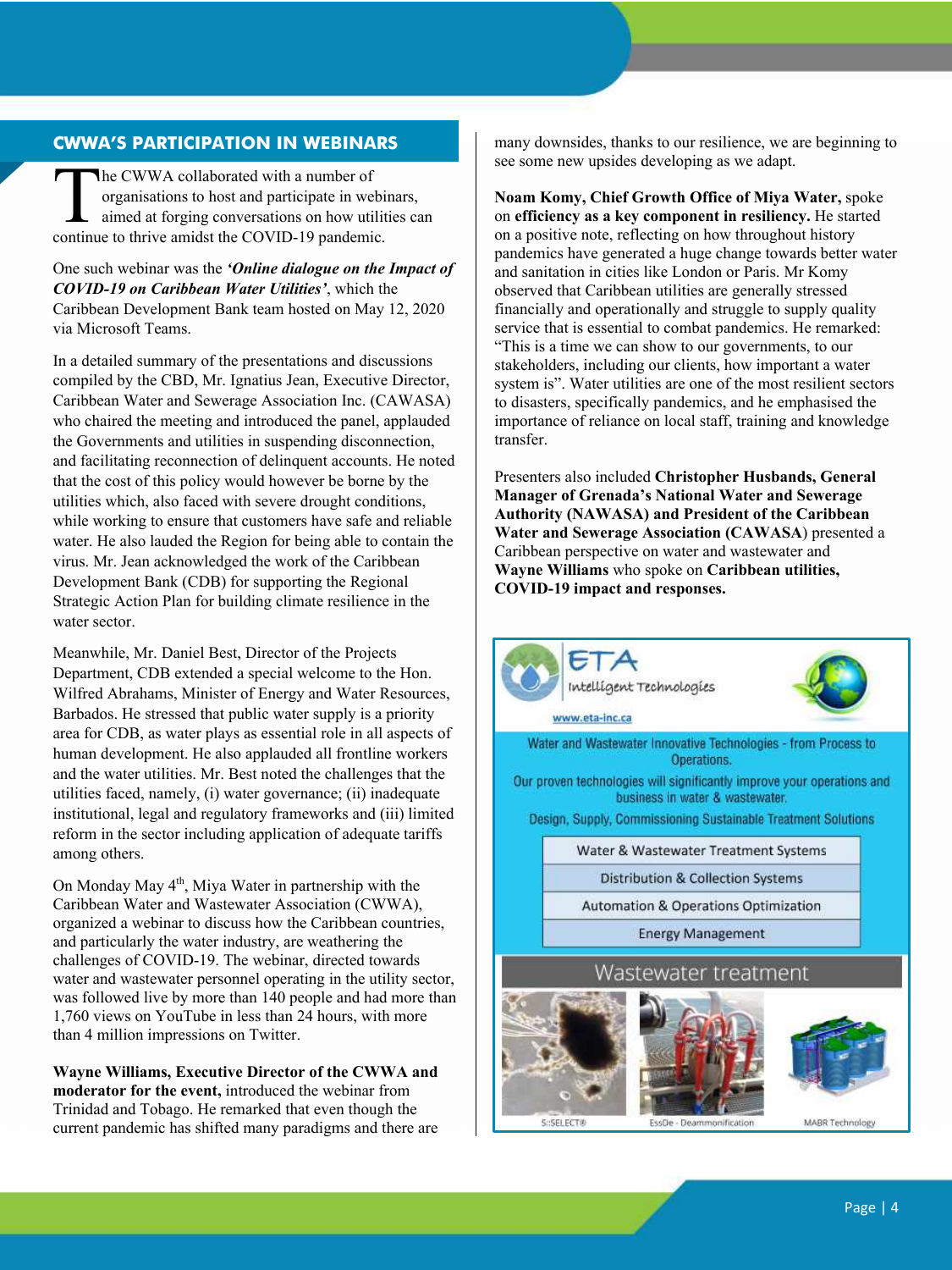### **SUMMARY OF 15TH HIGH LEVEL FORUM (HLF) OF CARIBBEAN MINISTERS WITH RESPONSIBILITY FOR WATER**

egional government ministers with responsibility for water met within the 28<sup>th</sup> Annual Conference and Exhibition of the Caribbean Water and Wastewater egional government ministers with responsibility for<br>
water met within the 28<sup>th</sup> Annual Conference and<br>
Exhibition of the Caribbean Water and Wastewater<br>
Association (CWWA) (held from October 14-18, 2019) to review the work done by partners in order to advance implementation of a Regional Strategic Action Plan for the Governance and Building Climate Resilience in the Water Sector (RSAP) and overall management and financing of water in the Caribbean.

The HLF on Water attracted agencies such as the Inter-American Development Bank (IDB), the Caribbean Development Bank (CDB), the Caribbean Community Climate Change Centre, OECS, CIMH, GWP, United Nations Environment Programme (UNEP) and the Pan American Health Organisation (PAHO). The meeting presented an opportunity for representatives at the  $15<sup>th</sup> HLF$  of Caribbean Ministers to address policy and strategic matters with donors, technical assistance agencies and the development banks.

The conference offered an excellent opportunity to identify how challenges identified in the RSAP (s.a. governance, WRM, water service provision and demand management) have been addressed. The CDB identified its water sector priorities as building climate resilience, improving operational efficiency (i.e. Non-Revenue Water and Energy Efficiency) and building human capacity.

The IDB also highlighted its involvement in the process of moving the RSAP forward, through development of the RSAP Implementation Plan.

The Global Water Partnership (GWP) highlighted the investment gap in the water sector and opportunities for raising finance from the private and other sectors (s.a. bonds, debt transfers, rate subsidies and equity  $-$  PPP). This is critical to implement the RSAP.

The HLF-15 featured Ministerial Roundtables on "Financing & Governance" (with Ministers from Barbados & Nevis; and representatives from Jamaica, Belize and CDB) and "Innovation to Increase Resilience of the Water Sector".

By bringing such a wide variety of stakeholders together in the same place at the same time, the event provided a unique platform for discussion, strategizing and most importantly finding solutions to the problems faced by the water sector in the region.

As water resources management in the Caribbean has always posed many challenges such as poor distribution, aging infrastructure, high leakage rate and the inability of water utility companies to be financially sustainable, among many others, the meeting sought to find collective solutions.

The meeting reviewed actions taken in support of the RSAP and also proposed actions related to climate resilience (w.r.t water governance, water resources management and water services) as well decision support, capacity-building and research and development.

Final conclusions from the HLF on Water included:

• To continue with existing initiatives supportive of the Regional Strategic Action Plan.

• To develop pre-concept notes for implementation of the Regional Strategic Action Plan.

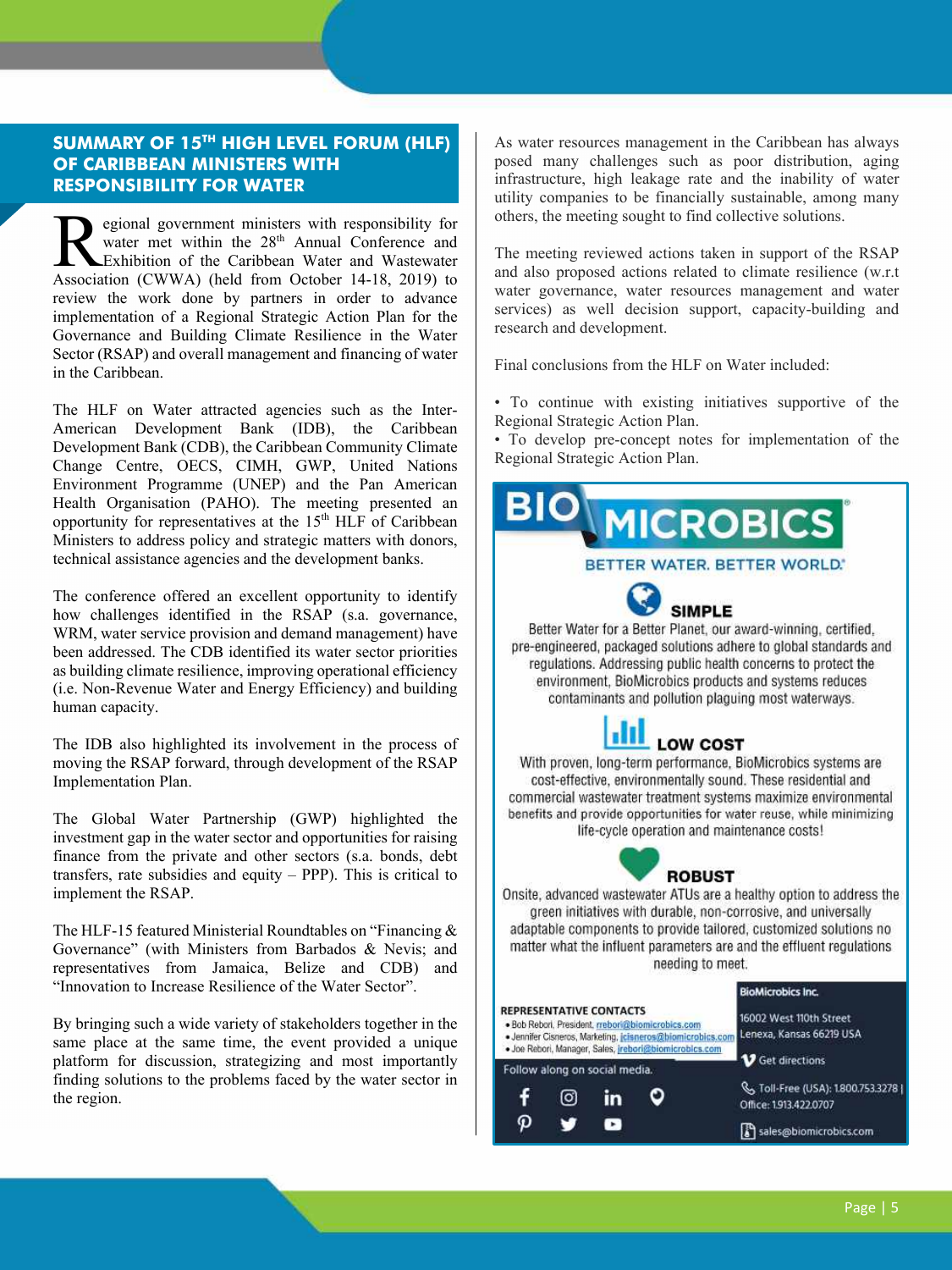### **THE CWWA EXECUTIVE COUNCIL AND EXECUTIVE DIRECTOR FOR 2019-2020**



*From left to right*: Ordinary Member 2020 – **Mr. Ignatius Jean**, Public Relations Officer – **Ms. Leana Bradshaw**, Vice President – **Mr. Timmy Daley**, President – Elect – **Mrs. Sara-Jade Govia**, President – **Mr. Mark Barnett**, Executive Director – **Mr. Wayne Williams**, Vice President – **Mr. Marlon Daniels**, Treasurer – **Ms. Laurayne Lucky**, Secretary – **Ms. Candice Santana** and Ordinary Member 2019 – **Dr. Halla Sahely**

## **Innovative Water Management Solutions**





@ 2020 Advanced Drainage Systems, Inc. 08/20 MH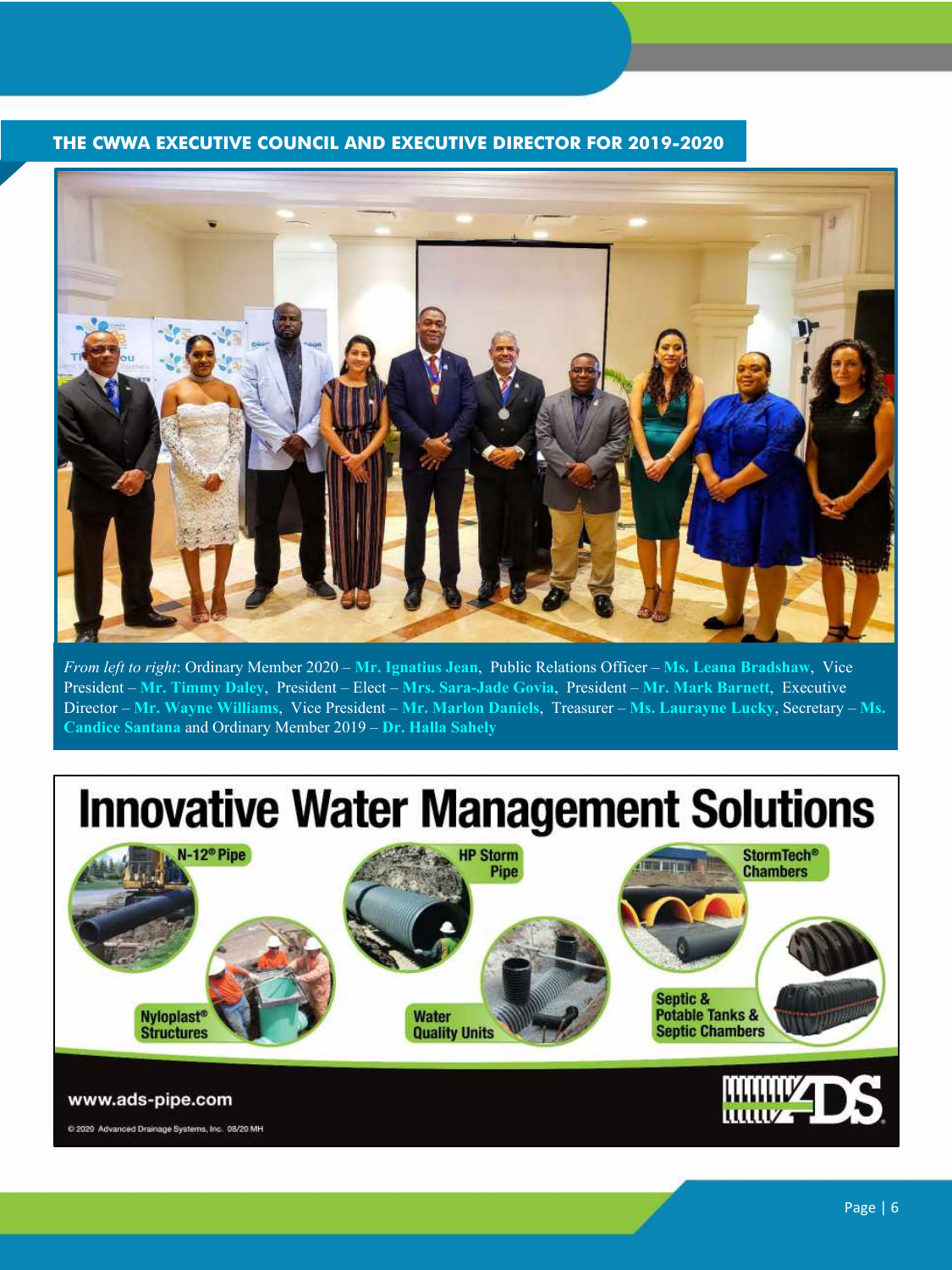

### **LOG ON TO >>**

www.cwwa.net to pay or view the attached step by step guide for details on how to use this feature







REMEMBER, YOUR TIMELY PAYMENTS HELP IN FOSTERING THE MANDATE OF THE ASSOCIATION **CONNECT WITH US** @ cwwattsecretariat@gmail.com f @ \@ @cwwa\_caribbean @ www.cwwa.net

Caribbean Water and Wastewater Association

 $+(868)-645-8681$ 

### **HERE'S HOW TO USE THE WIPAY FEATURE ON OUR WEBSITE:**

1) Go to "Member Login" on the CWWA website ( www.cwwa.net)

2) Sign up for an account. If you already have an account, login using your credentials.

3) Navigate to "User Profile" → "Renew or New Membership". This takes you to the page with all the membership plans.

4) Choose a suitable plan.

5) Fill out the membership form

6) Click "add to cart" and check out to make your payment. This makes a payment for the present financial year and covers the period 30th June 2019- July 1st 2020.

7) If you would like to pay an owed amount for past years (2017-2018 etc.), that option is also available.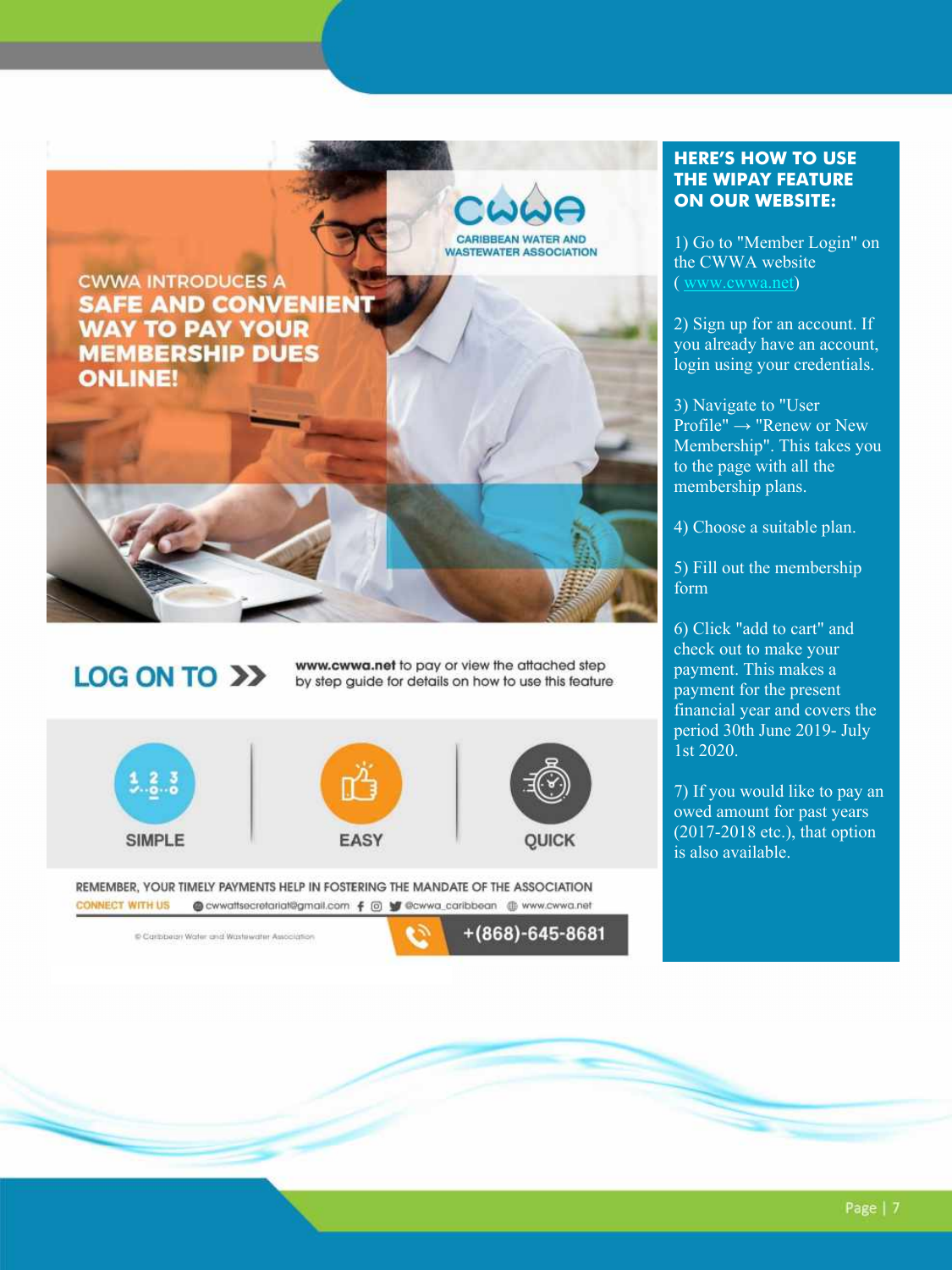#### **Dear CWWA Member,**

We take great pleasure in bringing to you an added membership benefit:

#### **THE CWWA'S CARIBBEAN SKILLS RESERVOIR**

As the name suggests, the CCSR is a pool of information about the skills and competencies of our membership. The benefits are mutual to you and the sector of which you are a part. The CCSR is a database, but more importantly a platform bringing a myriad of job-related possibilities and other capacity-

building opportunities to you. (Key benefits are listed in the flyer). Additionally, harnessing the skillsets you possess enables sector heads to understand the present career availability in the water and waste sectors in the region and in so doing help identify gaps in skills required. Filling these gaps can then be facilitated through training and other offerings of the CWWA and its partners, both in the public and private sectors, regionally, and internationally. This is where the CCSR platform holds its core significance; once opportunities related to your area of expertise

### **INTRODUCING THE CWWA SKILLS RESERVOIR**

Make your skills and competencies known to us! We at the Caribbean Water and Wastewater Association are interested in you!

The CWWA's Caribbean Skills Reservoir (CCSR) is intended to:

-Connect you with employers/vacancies in the water/waste sectors regionally & internationally!

-Expose you to a myriad of new career opportunities!

-Create opportunities to increase your personal financial earning

-Boost your CV and give you a competitive advantage

-Add experience in your field

-Increase your sphere of influence (or interest)

-Enable you to be part of a community of practice

# CWWA

**ASTEWATER ASSOCIATION** 

### **Wants you!**



Access to these benefits are easy and simple. Simply fill out the survey below with all the relevant information and submit to us and you're set!

www.cwwa.net

come to our doorstep, we are ready and in place to choose you to represent us while you earn additional CV worthy experience! That is, on the condition that you have provided us with your information via the survey below. The CWWA is, therefore, providing you with a marketing strategy for your personal career advancement through increased visibility regionally and internationally. Above all, you are able to be part of a community of practice in your sector. And it gets even better! This service is made available to you free of additional charges and forms part of your membership benefits! All you have to do is click the link below, enter your information, submit and you're good to go!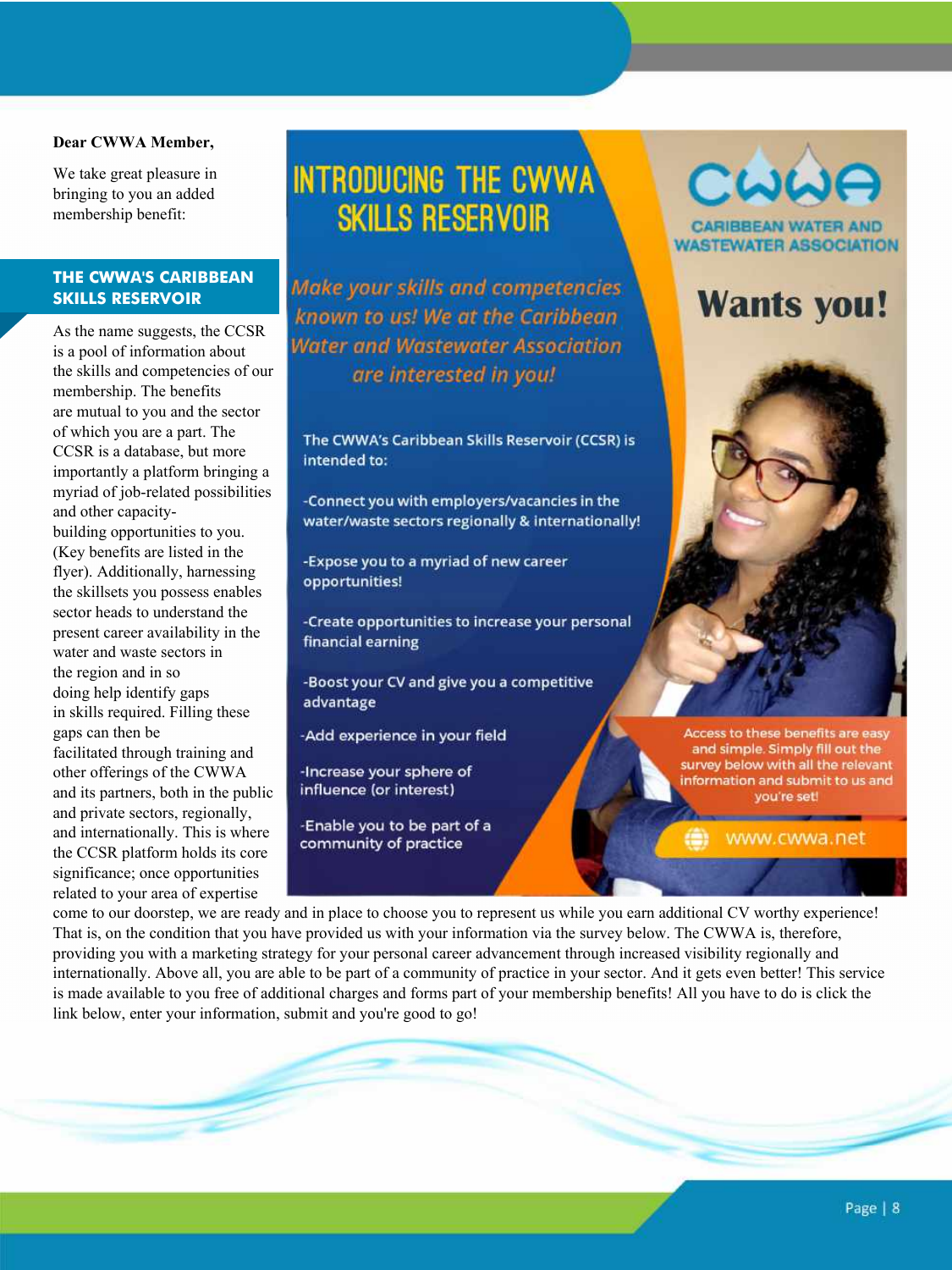### **CHALLENGES OF CARIBBEAN WATER UTILITIES IN TIME OF COVID-19**

*By Evan S. Cayetano* 

It is without a doubt that in this time of the COVID-19 water utilities responsible for public water supply are under increasing pressure to continue to provide this critical It is without a doubt that in this time of the COVID-19 water<br>utilities responsible for public water supply are under<br>increasing pressure to continue to provide this critical<br>commodity. Even without a pandemic, water suppl utilities across the Caribbean has been challenged. These challenges have been well documented in various studies on water supply and the water sector in the Caribbean, simply google 'water supply in the Caribbean'. There are also many studies on this topic which are unpublished.

Regarding water supply service, the challenges include i) aging equipment and pipes with limited renewal of the water supply infrastructure most of the newer pipelines are associated with housing development extensions of the pipeline; (ii) lack of a comprehensive asset management strategy and lack of adequate maintenance resulting in water treatment plants and related production facilities operating below design capacity; (iii) unmetered consumption and (iv) high energy costs for most utilities. These problems have led to: (i) a gradual deterioration of the networks, with physical losses of production and high levels of Non-Revenue Water (NRW); (ii) unreliable supply, with significant shortfall in potable water supply during the dry periods; and (iii) low electromechanical efficiency of equipment, which, combined with the current operation and maintenance (O&M) practices and the high energy costs, increases operating costs.

The main causes for these problems are: i) lack of preventive maintenance over assets critical for the operation; ii) lack of a long term strategy for optimizing the life cycle of the physical assets; iii) lack of processes and practices for operating and maintaining facilities; iv) lack of capacity building programs; v) inefficient data handling systems for operation monitoring; and vi) lack of institutional learning strategies. Underlying these causes are also critical governance issues.

With COVID-19 upon us, there is now an even greater demand for adequate and sustained water supply. Water supply is an essential service under the COVID-19 emergency or disaster response all countries in the Caribbean have instituted. The call for adequate water supply is implicit in the call for the population to practice good hygiene. While communities that have not had reliable water supply are asking how can they comply with the requirement for good hygiene without this vital commodity, governments are increasing water trucking services and doing their best to give people assurance of water supply. But water trucking, while it is necessary to attend to immediate needs, is inefficient and costly.

It is therefore critical for water utilities to improve the efficiency of their existing operations. It is also critical for governments to assigned the financial support required to meet the needs of those in the population with unreliable and no service. Pre-COVID, the Caribbean Water and Wastewater Association (CWWA), with assistance from development partners including the IDB, CBD, PAHO, UNEP and others had prepared the Regional Strategic Action Plan for the Water Sector in the Caribbean (RSAP). This document, adopted by the High-Level Forum of Ministers Responsible for Water at the 2019 CWWA Conference, was largely in response to the realities of climate change to improve resilience of the utilities' water supply infrastructure. As mostly Small Island Developing States (SIDS), Caribbean countries are impacted by climate change by reduced water resources due to longer drought periods, increased storms and hurricanes, saline intrusion into aquifers due to over abstraction and sea level rise.

With COVID-19 now upon us, the CWWA is rising to the occasion and through its coordination mechanism is organizing to provide for support among utilities, sharing information and best practices, as well contemplating adjustments to the RSAP. Critical topics in a first dialogue held on April 3, 2020 include Personal Protective Equipment (PPE) Requirements, Availability and Preparation for an Outbreak in the Workplace; Good Hygiene and Sanitation for Workplace and Treatment Facilities, Including Housekeeping Protocols/Routines/Sanitizing; and Supply Chain Management of Treatment. Associated development partners are also involved with CWWA to understand the needs and to assist with development of strategies and capacity building interventions. The critical role of the general population is very much recognized and the CWWA, with support of its partners, are committed to public messaging to improve the publics' understanding of the issues affecting the water sector in general, and particular focus on improving the efficiency of water supply in this time.

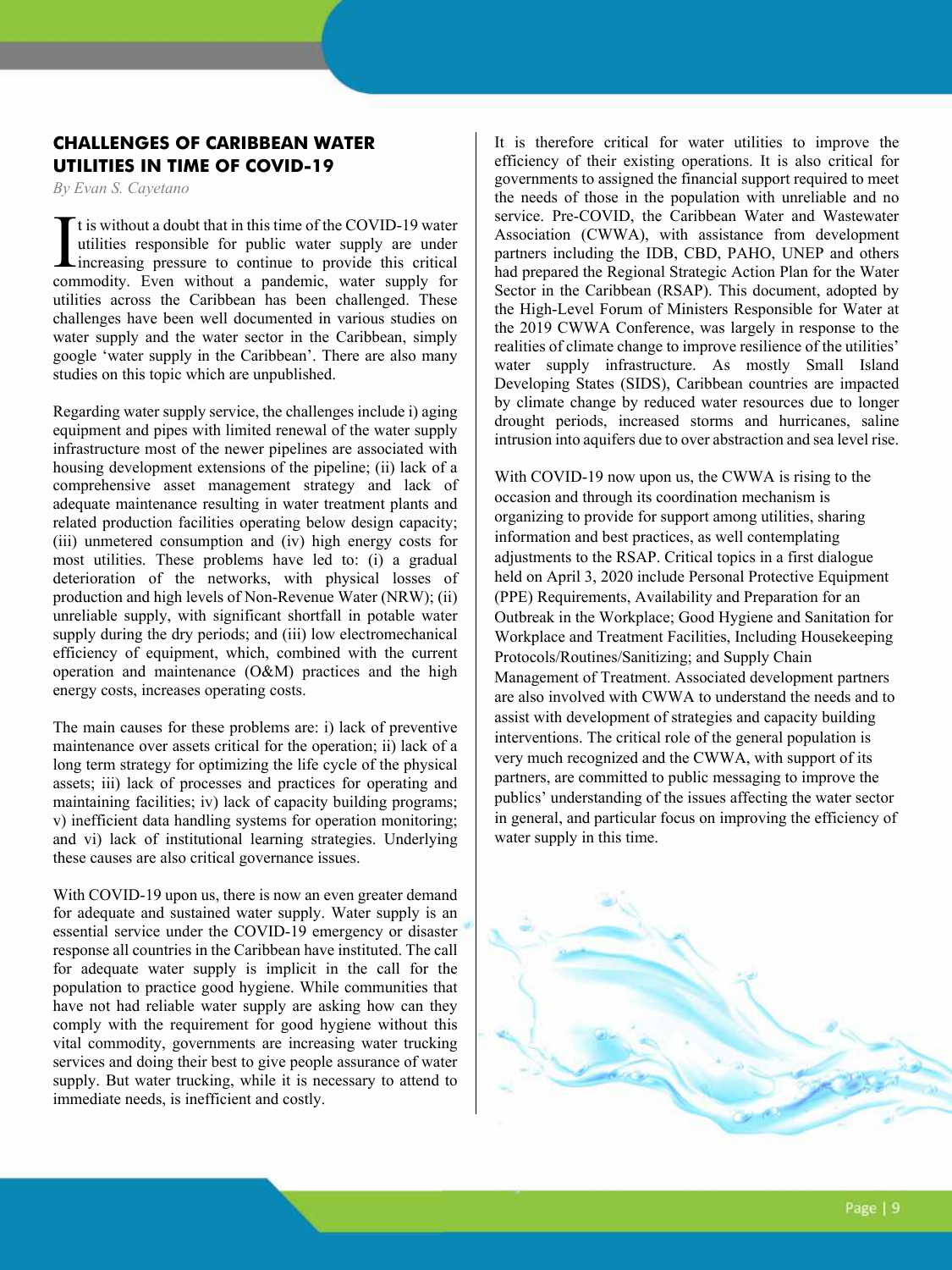### **CWWA REPRESENTED AT CARIMET FORUM**

CWWA fielded a representative at the Caribbean Marine Energy Technology (CARIMET) Forum, held in Grenada on November 6 and 7, 2019.

Executive Director of CWWA, Mr. Wayne Williams attended the forum, which was aimed at advancing the agenda and improving the environment for a cost-reduction strategy for marine renewable energy, with focus on the establishment of practical Research and Innovation priorities, for the next five to ten years. These will be supported by measures for coordinating activity across various governments, implementing agencies, universities, funding institutions and other key stakeholders.

CWWA welcomed the opportunity to participate in this forum, which coincides with its agenda to promote sustainable development. Through collective leadership, CWWA positively influences and welcomes advancements in technology, education, science & regional policies.

CARIMET was hosted by the Caribbean Community (CARICOM) in collaboration with the Government of Grenada and the Caribbean Centre for Renewable Energy and Energy Efficiency (CCREEE).

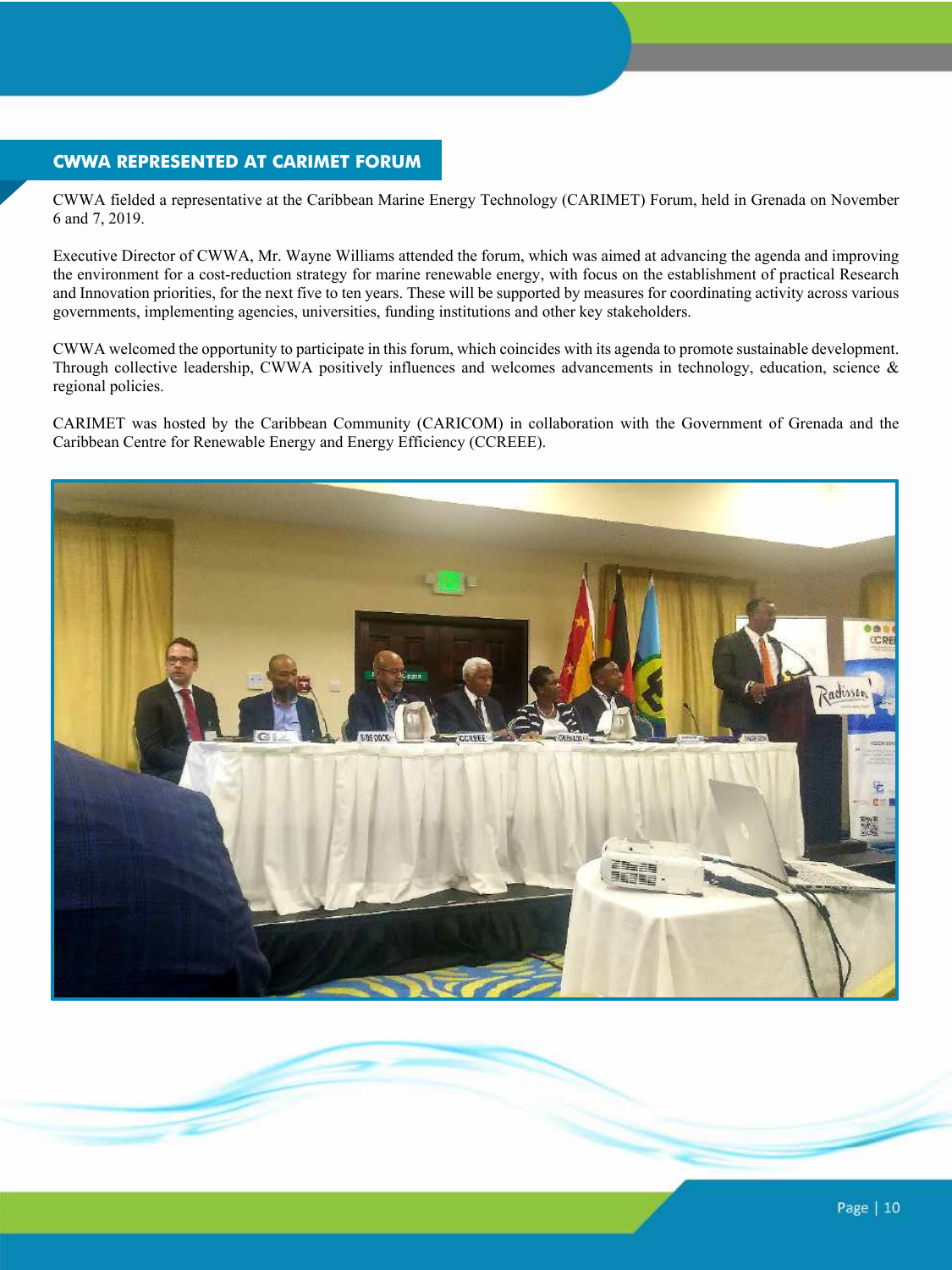### **INTERN BOASTS OF CWWA CONFERENCE EXPERIENCE**

The 28<sup>th</sup> Annual CWWA Conference and Exhibition saw the involvement of a Media Intern, who was recruited via a competitive selection process.

Applicants were required to submit a video presentation on the theme for the 28<sup>th</sup> conference - 'Securing the Caribbean's Future: Financing the Water and Waste Sector.

Ms. Khadija Stewart said that she applied because "Apart from every human being I know literally sending me this inernship at least three times a day and constantly pressuring me to apply, I saw this as a window of opportunity to enhance both my personal and professional career."

She added that "One of my goals for 2019 was to challenge myself and continuously step out of my comfort zone so that growth can occur."



She explained tha kbt "This internship allowed me the opportunity to dive straight into the water issues of my Region and country. I [was] allowed to fully understand how Region specific issues such as climate change, financing, natural disasters and drought are thought about and dealt with and [I was able to] share it with citizens."

Stewart highlighted that "Too many times conferences, seminars etc occur and the information is not translated to the regular man on the street, this was my chance to showcase the amazing work CWWA is doing in the Region as well as the many other organisations that were present and share the knowledge I gained at the conference with everyone else."

The CWWA was happy to have Ms. Stewart apart of its 2019 conference and was satisfied with her work and dedication.





#### **DESIGN CONSTRUCT** WASTEWATER TREATMENT



Phone 561.994.2400 · www.florida-aquastore.com